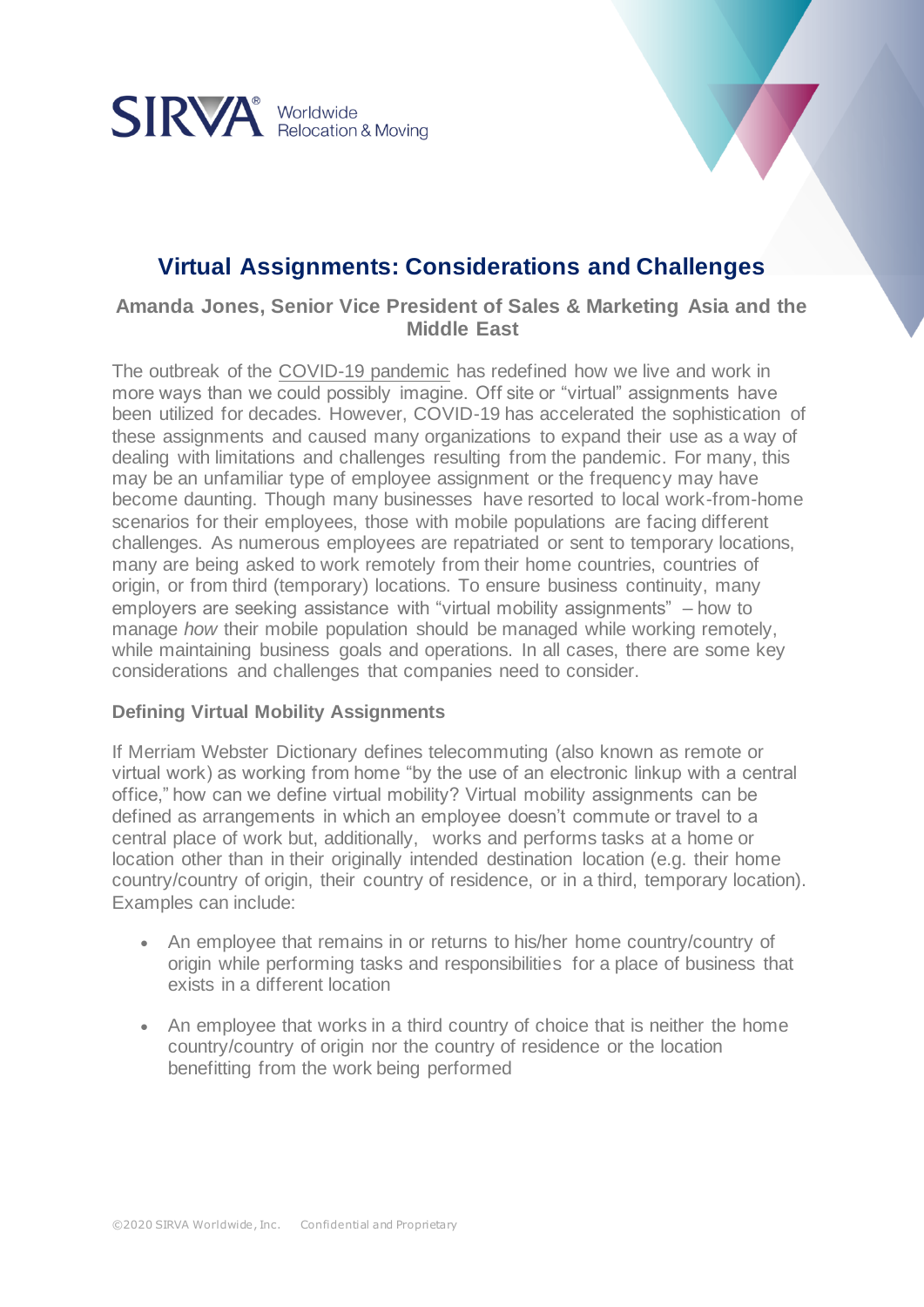A virtual mobility assignment seeks to accomplish the same objective from an alternate location as it would have if the assignee/transferee had physically relocated to the host location. Outcomes and managerial treatment of a virtual mobility assignment could differ greatly from situations in which an employee continued to simply work remotely from home or in a destination location due to the coronavirus.

#### **Considerations and Challenges: Managing a Virtual Mobility Assignment**

Challenges and considerations associated with managing a virtual mobility assignment are numerous. Below, we'll address some of the more common concerns:

# 1. **Cultural Dexterity/Loss of Company Culture**

Cross-cultural and language training is provided to employees embarking on traditional international assignments for good reason. Often, the relocated employee and/or accompanying family can find it difficult to adapt to a new culture, which could result in a negative employee experience, ineffectiveness when collaborating with colleagues who are operating through different cultural lenses and, ultimately, assignment failure. These considerations still exist in a virtual setting and may even be exacerbated due to the lack of observational learning and interpersonal contact. If an organization accounts for all the right logistics surrounding a virtual assignment – from communication technology to operations and processes – but fails to provide intercultural training, virtual assignments can fail due to cultural misunderstandings.

In addition, the nature of working remotely can also cause some employees to feel isolated or to develop concerns about being perceived as less productive. Not being physically present – on location – for an extended period of time can limit social and professional integration with colleagues in a host location, leading to undesirable outcomes.

#### 2. **Tax Compliance**

Deploying virtual mobility assignments, rather than physically relocating an employee, could create a new set of compliance issues, such as cases in which work performed by the virtual assignee leads to the categorization of permanent establishment in a country where the organization may not have previously had tax liability.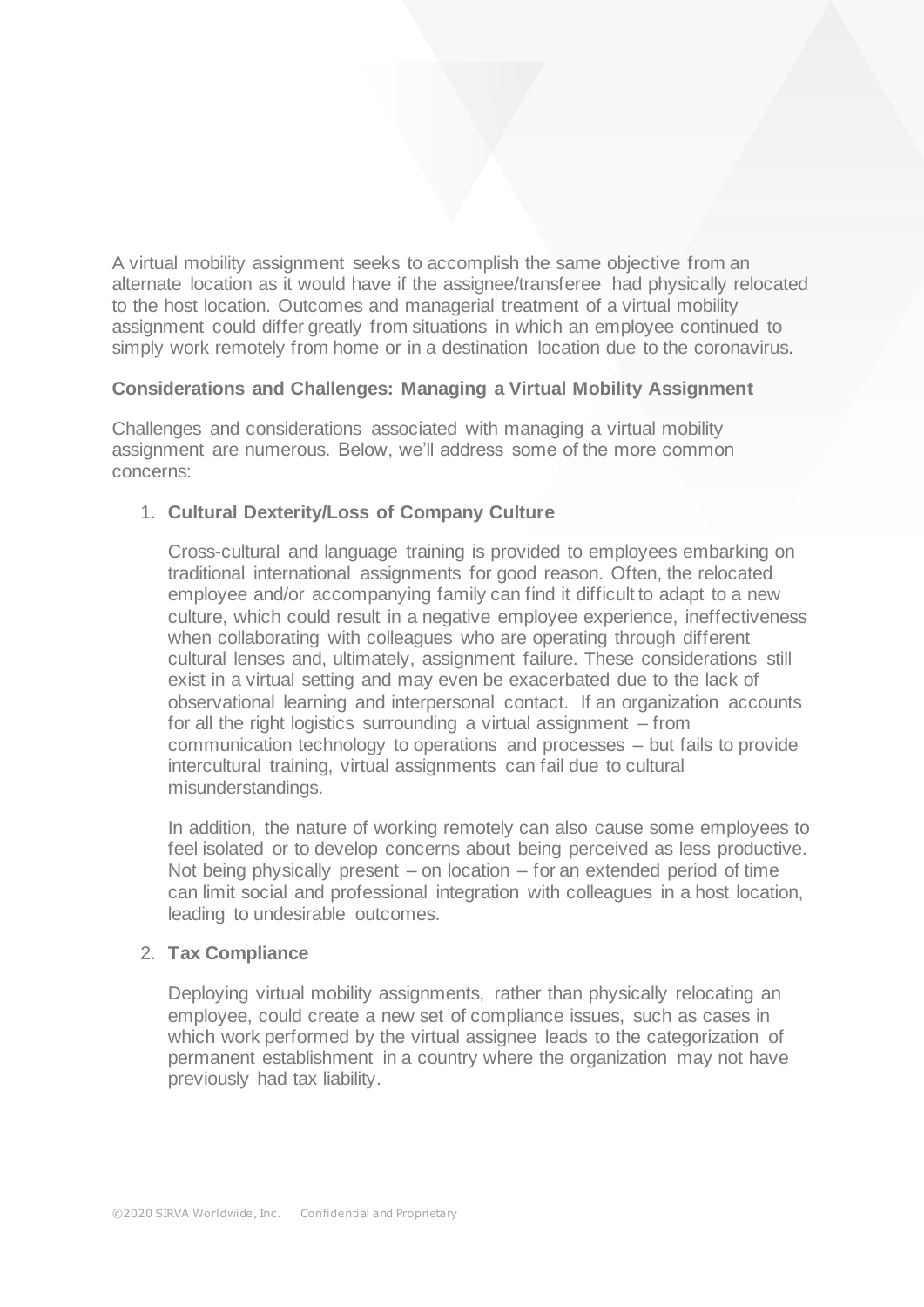# 3. **Cost of Living Adjustments**

Virtual mobility assignments may not always come with significant cost reductions, depending on the location the employee has been stationed in. As a best practice, relocation packages may need to be aligned with the cost of living associated with the location where the assignee is stationed; in some instances, for example, the assignee may be stationed in an area with a higher cost of living, greater amenities, or that requires better security measures – or that offers a more comprehensive and costly healthcare system. In all cases, the viability of virtual assignments should be weighed against taxability, payroll, and immigration compliance issues with the help of specialists in these areas of expertise.

#### 4. **Immigration Law**

It is important to note that virtual mobility assignments do not eliminate immigration-related risks, and such risks should continue to be a top consideration for organizations. This includes ensuring that:

- $\circ$  Immigration is factored into the company's virtual mobility assignments policy
- o Organizations continue to monitor and track immigration requirements as if the employee had physically gone on assignment, particularly when the employee is not in their country of passport or residence (e.g. they are located in a third country)
- o Immigration considerations extend to the employee's accompanying family members (if any)
- o Any cross-border business travel, which we may see increase particularly as more travel bubbles are implemented, continues to be closely monitored to ensure compliance

#### 5. **Employment Considerations**

An employee working virtually for one group, virtually, may subject to the employment laws of the country where they are physically located. This may affect benefit costs, severance costs, overtime, social protections, and other employment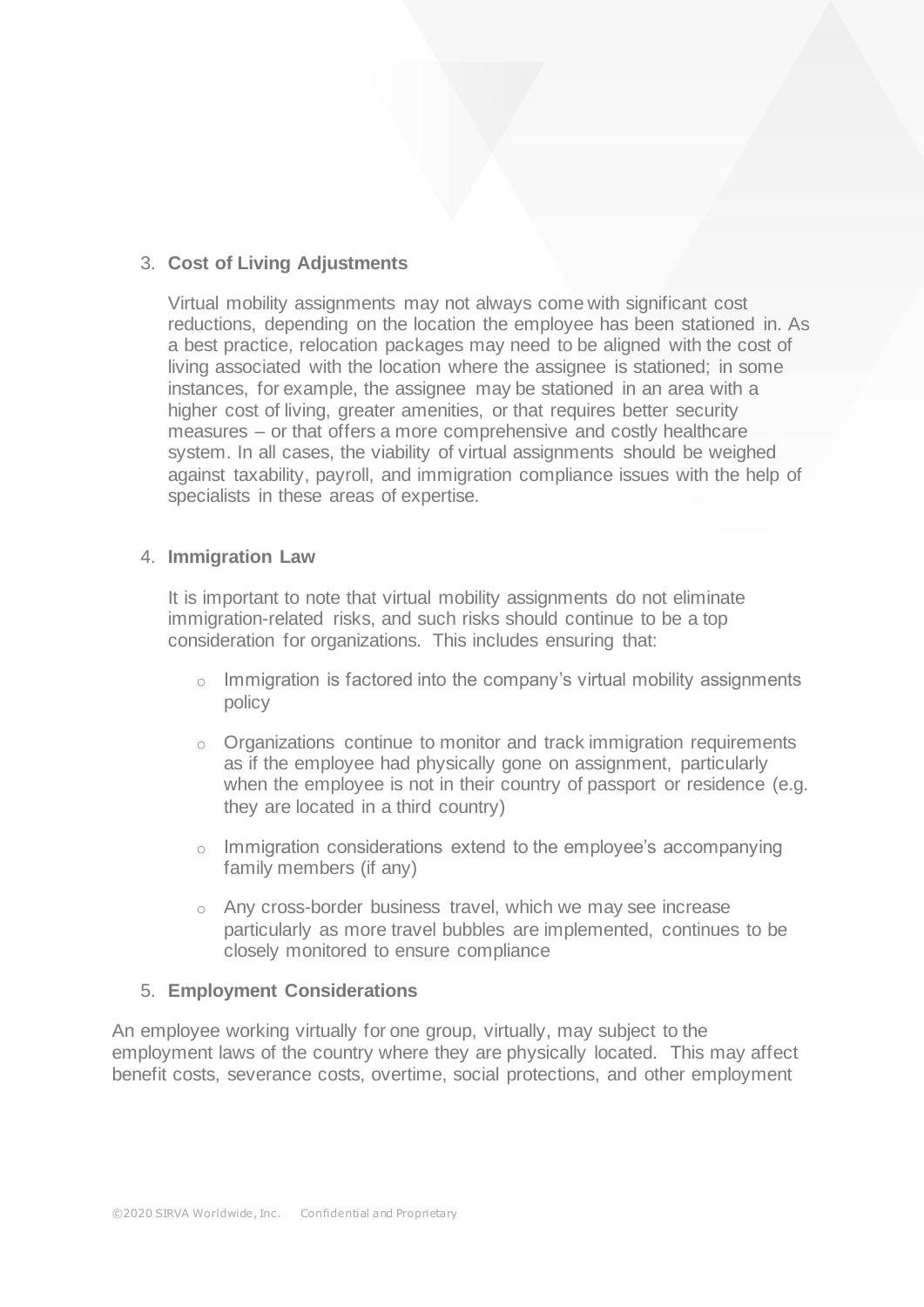rights end employer obligations. Working hours may also be impacted due to time zone differences from the actual and host/work locations.

### **Best Practices and Relocation Support**

Organizations will need to consider each of the above factors when determining the best way to handle individual employee assignments. Additionally, employee perceptions and needs will need to be considered, along with their safety in the current pandemic environment.

Prior to asking an employee to take part in a virtual mobility assignment, companies should:

- 1. Assess the true cost and risks of each virtual assignment on a case-by-case basis – and compare it to the costs (and any safety factors) associated with maintaining the employee's presence at the office/original destination location
- 2. Assess the potential success of the virtual mobility assignment factoring in the geographical location and its proximity to the host location, the time needed to be physically on-location, any technical constraints, etc.
- 3. Evaluate compliance issues both tax- and immigration-related

If a virtual mobility assignment is chosen, companies should consider providing cross-cultural training to achieve the best results.

Decision makers are encouraged to read SIRVA's white paper, *The Workplace of the Future*, which further explores how work-from-home, hybrid offices and a more mobile workforce could affect mobility strategy as the physical and digital workplace of the future evolves.

#### **Strengthen Organizational Resilience in a COVID-19 Work Environment**

Not all jobs can be performed remotely, with senior management and technical roles being among strong examples. Some positions may be open to virtual assignment but still require frequent travel to the host location. Virtual mobility assignments can't replace mobility so, rather, they should be offered as a complementary strategy to support an organization's global operations. Before deciding how to approach virtual mobility assignments – and to what frequency – stakeholders should work closely with their relocation management company to assess whether a virtual assignment is the right fit. Additionally, they should consult their tax and immigration advisors,